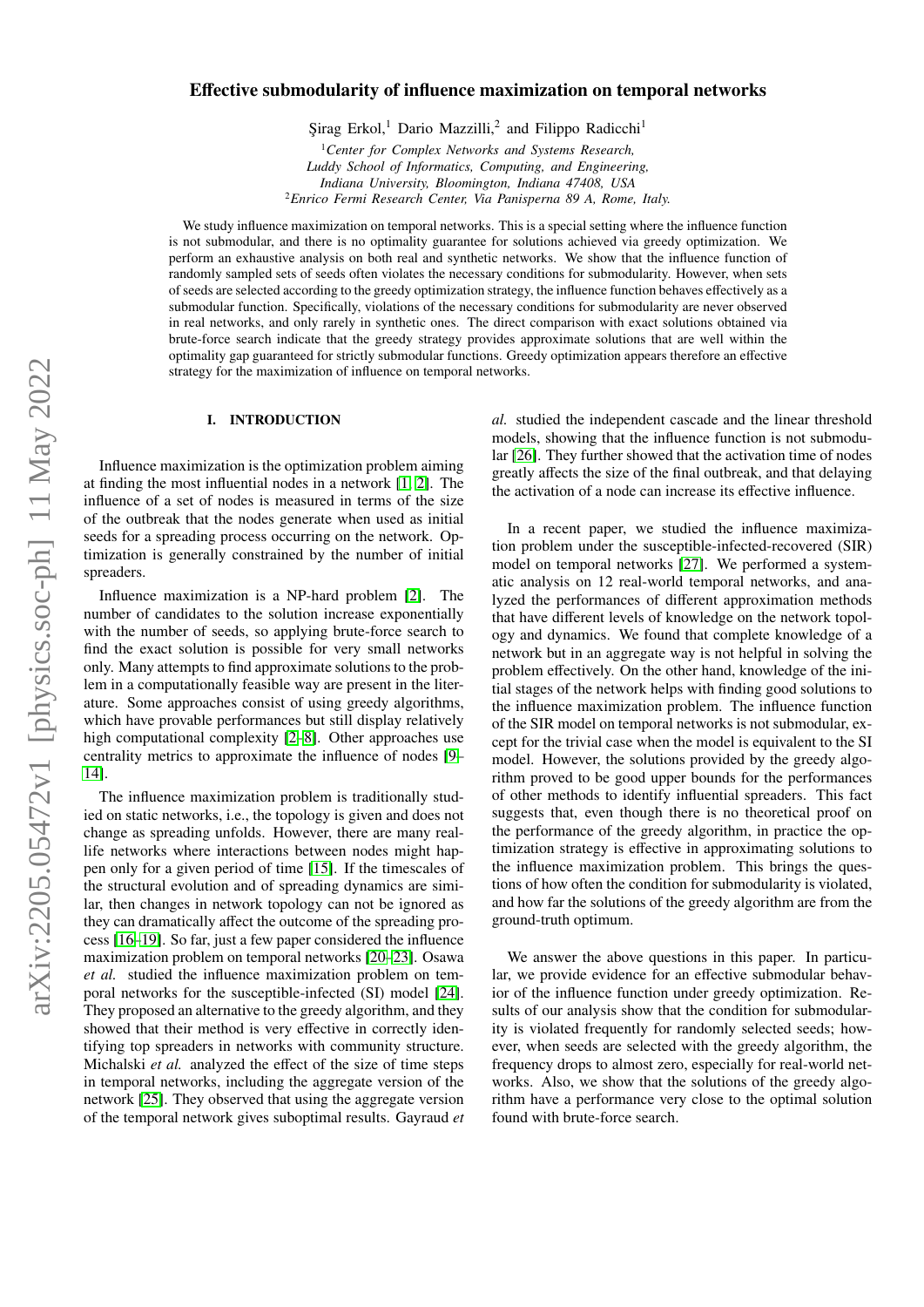## II. METHODS

#### A. Temporal networks

A temporal network is a collection of *T* ordered network layers, namely  $A(0), A(1), \ldots, A(t), \ldots, A(T-1)$ , each representing the topology of the system at a specific time. All layers of a temporal network are composed of the same *N* nodes, with labels uniquely identifying the nodes across the layers.

There are  $R(N, T) = 2^{T(\frac{1}{2})}$  total possible temporal networks with *N* nodes and *T* layers. There are in fact  $2^{N \choose 2}$  different la- $T\binom{N}{2}$  total possible temporal networks beled networks with *N* nodes; those networks can be permuted in  $(2^{N \choose 2})^T$  ways, where permutations include also repetitions.

We consider exhaustive enumerations of all possible temporal networks only in one experiment. Clearly, we choose very small values of the parameters *N* and *T* to make the enumeration computationally feasible. In all other experiments, the space of potential temporal networks is sampled by either constructing synthetic models or leveraging real data.

#### *Synthetic temporal networks*

We generate random temporal networks with correlated layers. Specifically, the layer  $A(t + 1)$  of the temporal network is obtained by copying all the edges in the layer *A*(*t*), and then shuffling with probability *r* the end points of each individual edge with those of another random edge. For instance, if the edge (*i*, *<sup>j</sup>*) undergoes shuffling, we first select at random another edge  $(v, w)$ . We then verify that the edges  $(i, w)$  and  $(v, j)$  are not yet present in the network. If they are present, we select another edge  $(v, w)$  and repeat the operation. Otherwise, we shuffle their end points in the sense that the edges (*i*, *<sup>j</sup>*) and (*v*,*w*) are removed from the network, and they are replaced by the edges  $(i, w)$  and  $(v, j)$ . The above procedure of shuffling the end points of edges keeps the degree sequence of the network layers unchanged. For  $r = 0$ , we have  $A(t + 1) = A(t)$ for all *t*, i.e., layers are perfectly correlated and the temporal network is essentially a static network. For  $r = 1$ , all edges are surely shuffled, so no correlation exists between  $A(t + 1)$ and  $A(t)$  except for the fact that they have the same degree sequence. In our experiments, we start by generating the first layer *A*(0) according to the Erdős-Rényi model with average degree *k*.

Also, we consider a simple uncorrelated model where all layers are generated according to the Erdős-Rényi model with average degree *k*. Networks of this type are statistically equivalent to those created according to model above with reshuffling probability  $r = 1$ , with the only difference that the degree sequence is not preserved across network layers. In all cases where the value of the parameter  $r$  is not specified, we will take advantage of this simple model to generate uncorrelated random temporal networks.

## *Real-world temporal networks*

We use 12 empirical datasets containing time-stamped interactions between pairs of nodes. Some datasets contain only bidirectional interactions, while others consist of only unidirectional interactions. In both cases, we treat the interactions as undirected. To construct the temporal networks, we follow the exact same procedure followed in [\[27\]](#page-9-13). Given the dataset, we divide the interactions into temporal windows of equal length. All interactions in a single slice are aggregated to create a temporal network layer that is undirected and unweighted. After the procedure is applied to each slice, we end up with *T* layers of networks that form the temporal network as a whole. The networks used are listed in Table [I.](#page-1-0) For more details on the procedure of temporal network construction, see Ref. [\[27\]](#page-9-13).

| Dataset           | $\overline{T}$ | $\boldsymbol{N}$ | Ref.              | Label        |
|-------------------|----------------|------------------|-------------------|--------------|
| Email, dept. 1    |                | 18 309           | [28]              | a            |
| Email, dept. 2    | 18             | 162              | $[28]$            | b            |
| Email, dept. 3    | 18             | 89               | [28]              | c            |
| Email, dept. 4    | 18             | 142              | [28]              | d            |
| High school, 2011 | 11             | 126              | [29]              | e            |
| High school, 2012 | 21             | 180              | [29]              | f            |
| High school, 2013 | 14             | 327              | [30]              | g            |
| Hospital ward     | 20             | 75               | [31]              | h            |
| Hypertext, 2009   | 11             | 113              | $[32]$            | i            |
| Primary school    | 11             | 242              | [33, 34]          | $\mathbf{I}$ |
| Workplace         | 20             | 92               | $\left[35\right]$ | k            |
| Workplace-2       | 20             | 217              | [36]              |              |

<span id="page-1-0"></span>Table I. Real-world temporal networks. List of the empirical datasets used to construct temporal networks. From left to right, we report: the name of the dataset, the number of network layers *T*, the number of nodes  $N$  in the network, the reference to the paper(s) where the data were first considered, and the label of the dataset as used in the analysis of Fig. [5.](#page-6-0)

#### B. Spreading dynamics

We consider the discrete version of the susceptibleinfected-recovered (SIR) model for spreading dynamics. We use the model in the same way as already done in Ref. [\[27\]](#page-9-13). However, to properly compare the importance of the initial conditions on the long-term behavior of the model, we generate individual instances of the SIR model in a slightly different manner. Under this procedure, the difference in impact of different initial conditions is measured on identical, deterministic dynamical systems. We then average the difference over multiple individual instances of the SIR model.

Before starting any dynamics on the network, we generate the *q*th instance of the SIR model with parameters  $\lambda$  and  $\mu$  by determining the propensity of individual edges to spread the infection and the propensity of individual nodes to recover at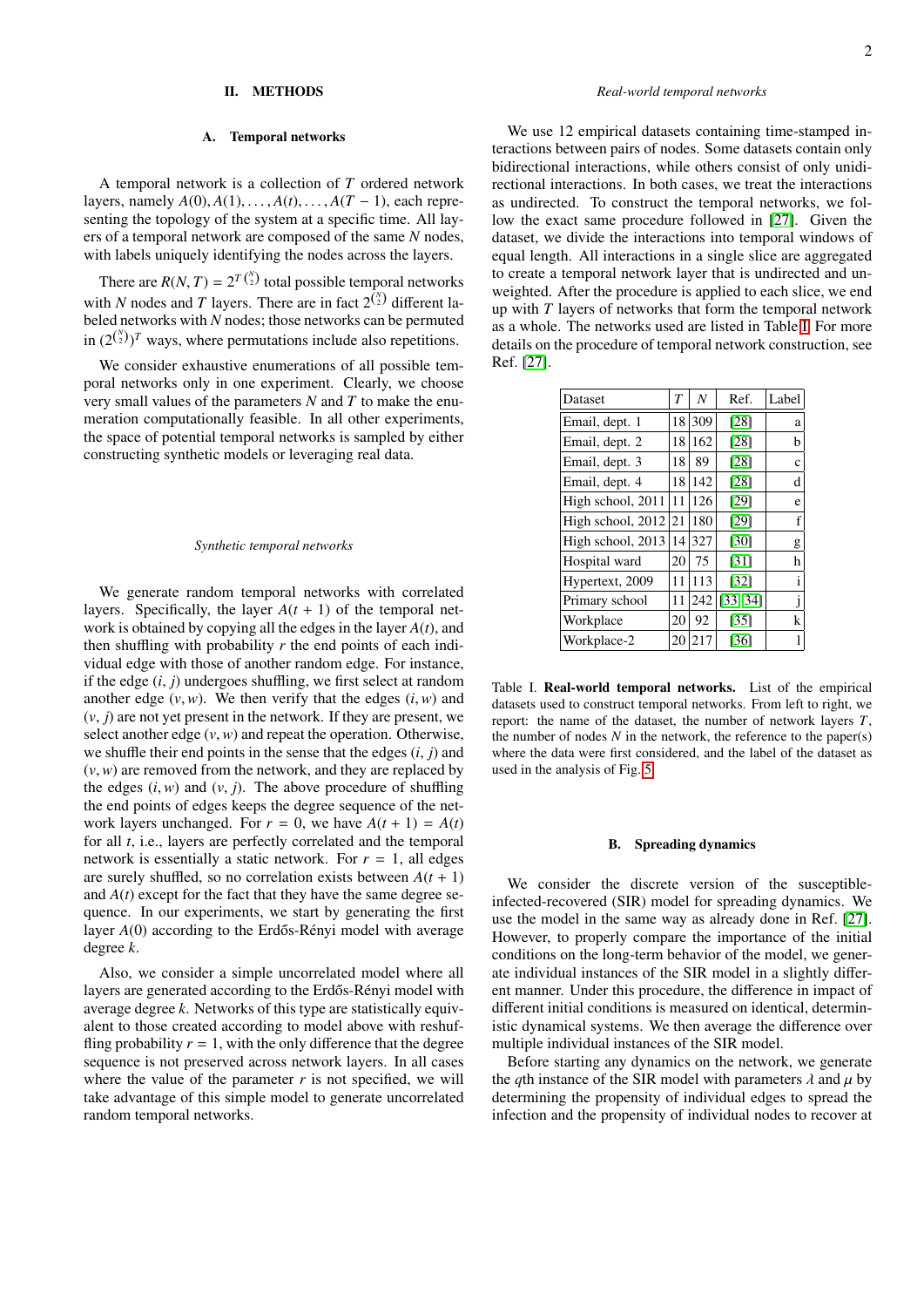particular instants of time. Specifically, for each edge (*i*, *<sup>j</sup>*) appearing at time *t*, we set the spreading propensity of the edge  $P(i,j)$ <sup>(*i*</sup>) – 1 with probability *n*, otherwise, we set  $P(i,j)$ <sup>(*i*</sup>) – 0.<br>Also, we set the recovery propensity of node *i* at time *t* as (*a*)  $(t) = 1$  with probability  $\lambda$ ; otherwise, we set  $\rho_{(i,j)}^{(q)}(t) = 0$ .<br>
(*t*) the set the recovery propensity of node *i* at time t as (*q*)  $\mu_i^{(q)}(t) = 1$  with probability  $\mu$ , and  $\rho_i^{(q)}$ <br>
Once propensities of edges and no  $i^{(q)}(t) = 0$  otherwise.

ρ Once propensities of edges and nodes are set for all temporal layers of the network, SIR dynamics can be run in a deterministic fashion starting from the initial condition  $\vec{\sigma}(t)$ 0) =  $[\sigma_1(t = 0), \ldots, \sigma_N(t = 0)]$ , where  $\sigma_i(0) = S, I$ , or *R*. Please note that the initial condition does not depend on the actual realization of the SIR model. The rules that determine the dynamics for  $t > 0$  are as follows. Indicate with  $\sigma_t^{(q)}$  dynamical state of node *i* at time *t* in the *a*th realization  $\binom{q}{i}(t)$  the dynamical state of node *i* at time *t* in the *q*th realization of the SIR model. We have that

$$
\sigma_i^{(q)}(t+1) = S \text{ if } \begin{cases} \sigma_i^{(q)}(t) = S \\ \wedge \\ \nexists j \mid \sigma_j^{(q)}(t) = I \wedge \rho_{(i,j)}^{(q)}(t) = 1 \end{cases}, \quad (1)
$$

meaning that node *i* remains in the state *S* if it does not get in active contact with any infected neighbor. Also, we have that

<span id="page-2-0"></span>
$$
\sigma_i^{(q)}(t+1) = I \text{ if } \sigma_i^{(q)}(t) = I \wedge \rho_i^{(q)}(t) = 0 \tag{2}
$$

and

<span id="page-2-1"></span>
$$
\sigma_i^{(q)}(t+1) = I \text{ if } \begin{cases} \sigma_i^{(q)}(t) = S \\ \wedge \\ \exists j \mid \sigma_j^{(q)}(t) = I \wedge \rho_{i,j}^{(q)}(t) = 1 \end{cases} . \quad (3)
$$

Eq. [\(2\)](#page-2-0) describes the case of a node already infected that does not recover. Eq. [\(3\)](#page-2-1) accounts instead for the change of the dynamical state of the node *i* getting infected because of an active contact with at least one infected neighbor. Finally, we have that

$$
\sigma_i^{(q)}(t+1) = R \text{ if } \sigma_i^{(q)}(t) = I \wedge \rho_i^{(q)}(t) = 1 , \qquad (4)
$$

i.e., node *i* recovers if infected and prone to recovery at time *t*. Recovered nodes cannot become susceptible or infected anymore. After all the above operations are executed for all nodes *i*, time increases as  $t \rightarrow t + 1$ .

In our experiments, we restrict our attention to initial conditions where all nodes are in the susceptible state except of the nodes in the seed set  $X$  which are in the infected state, i.e.,  $\sigma_i(t=0) = I$  if  $i \in \mathcal{X}$  and  $\sigma_i(t=0) = S$  if  $i \notin \mathcal{X}$ . Starting from such initial configurations, the dynamics in a network with *T* layers is simulated until the stage *T*. The outbreak size  $f^{(q)}(\mathcal{X})$ at the end of the *q*th realization of the process is calculated as the total number of infected and recovered nodes at *T*, i.e.,

$$
f^{(q)}(\mathcal{X}) = \frac{1}{N} \sum_{i=1}^N \left[ \mathbb{1}_{\sigma_i^{(q)}(T),I} + \mathbb{1}_{\sigma_i^{(q)}(T),R} \right],
$$

where  $\mathbb{1}_{x,y}$  is the identity operator, i.e.,  $\mathbb{1}_{x,y} = 1$  if  $x = y$  and  $1_{xy} = 0$  otherwise.

We indicate the marginal gain in influence of adding node *v* to the seed set  $X$  as

<span id="page-2-5"></span>
$$
f_X^{(q)}(\nu) = f^{(q)}(X \cup \{\nu\}) - f^{(q)}(X) . \tag{5}
$$

We estimate the influence of the set  $X$  by taking the average value of the outbreak size over *Q* independent realizations of the SIR model, i.e.,

<span id="page-2-2"></span>
$$
\langle f(X) \rangle = \frac{1}{Q} \sum_{q=1}^{Q} f^{(q)}(X) . \tag{6}
$$

### C. Influence maximization

Influence maximization is defined as the constrained optimization problem

<span id="page-2-3"></span>
$$
\mathcal{X}^*(S) = \arg \max_{|\mathcal{X}|=S} \langle f(\mathcal{X}) \rangle . \tag{7}
$$

Essentially, the goal of the problem is finding the set of seeds X∗ (*S* ) of size *S* corresponding to the maximum value of the influence function.

Exact solutions of the problem are obtainable via bruteforce search over all possible  $\binom{N}{S}$  ways of choosing *S* seed nodes out of *N* total nodes in the network. For each of these candidate sets, the influence function of Eq. [\(6\)](#page-2-2) should be evaluated. Clearly, the brute-force search can only be applied on relatively small networks and small seed set sizes. In most of the practical settings, the solution of the problem of Eq. [\(7\)](#page-2-3) can be only approximated.

### D. Greedy optimization

Approximate solutions to the problem can be obtained using a greedy optimization algorithm, defined as follows. Representing the seed set at stage *s* of the algorithm as  $G_s$  =  ${g_1, g_2, ..., g_s}$ , we initialize  $G_0 = \emptyset$ . The seed at stage  $s > 0$  is chosen as

<span id="page-2-4"></span>
$$
g_s = \arg\max_{x \notin \mathcal{G}_{s-1}} \langle f_{\mathcal{G}_{s-1}}(x) \rangle . \tag{8}
$$

The algorithm of Eq. [\(8\)](#page-2-4) provides us with an approximation of the solution of Eq. [\(7\)](#page-2-3) after  $s = S$  iterations. As Eq. [\(8\)](#page-2-4) tells us, at each stage of the greedy selection algorithm, the node giving rise, on average, to the largest marginal gain in the influence function is selected. The average value of the marginal gain of each node  $x \notin G_{s-1}$  is numerically estimated from Eq. [\(6\)](#page-2-2) by running independent simulations.

On static networks, the influence function of Eq. [\(6\)](#page-2-2) is a submodular function with non-negative marginal gains. These two properties guarantee that the solution provided by the greedy algorithm is at max  $1 - 1/e$  times away from the ground-truth optimal solution [\[37\]](#page-10-3). On temporal networks, such an optimality bound is guaranteed only for  $\mu = 0$ . For  $\mu > 0$ , the influence function is not necessarily a submodular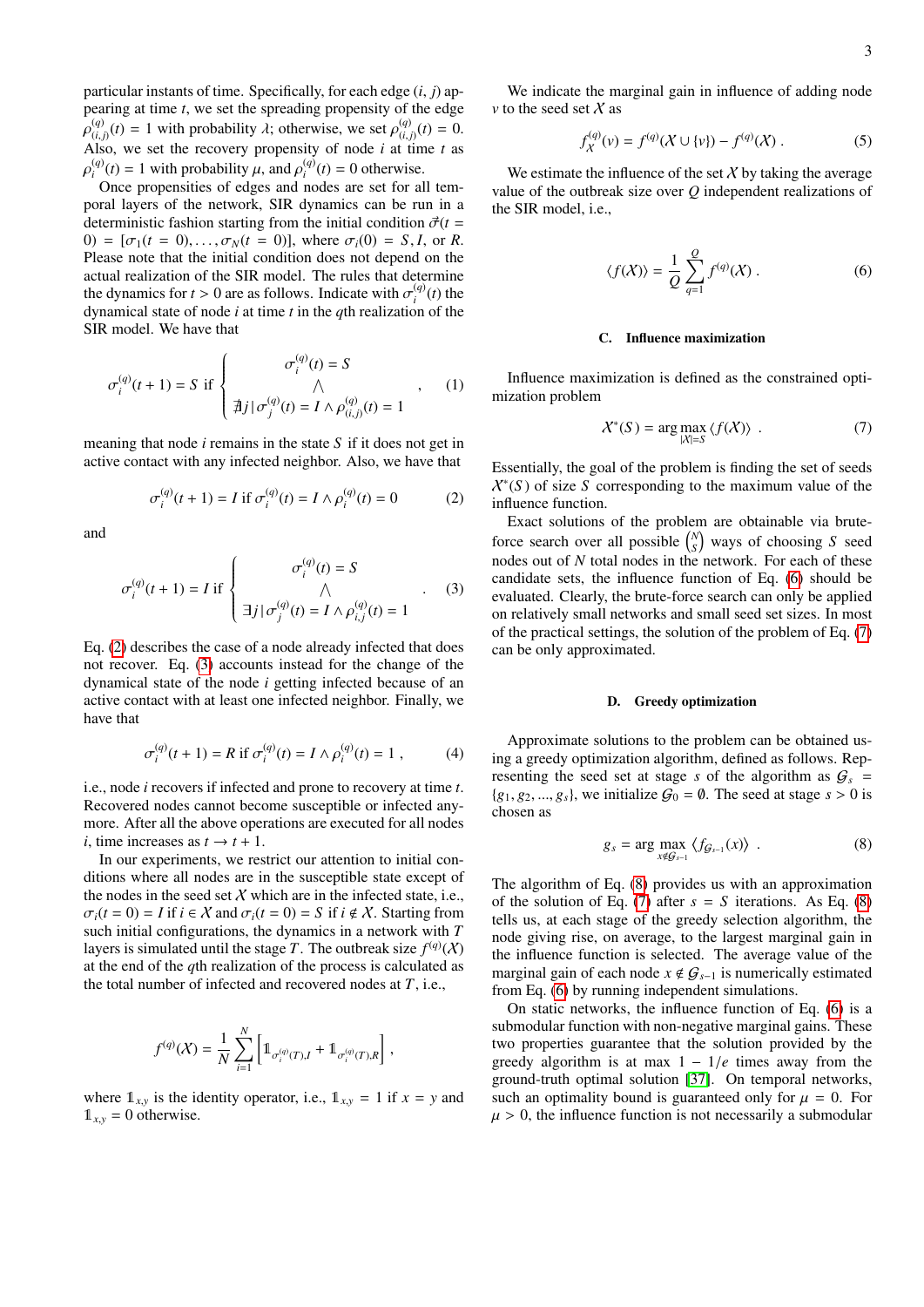function with non-negative marginal gains, hence there is no guarantee on the optimality gap for the solutions of obtained via the greedy algorithm [\[26\]](#page-9-12).

### III. SUBMODULARITY OF THE INFLUENCE FUNCTION

In the following sections, we analyze the details for the violation of the condition for submodularity in temporal networks. In particular we show why the influence function is neither submodular nor γ-weakly submodular.

### A. Submodularity

In their work, Kempe *et al.* showed that the influence function of Eq. [\(6\)](#page-2-2) on static networks has non-negative marginal gains and is a submodular function [\[2\]](#page-9-1).

The influence function has non-negative marginal gains if

<span id="page-3-0"></span>
$$
f_{\mathcal{A}}(v) \ge 0 , \qquad (9)
$$

for any set  $A$  and for any node  $v$ . Influence is a submodular function if it satisfies the submodularity or "diminishing returns" condition, i.e.,

<span id="page-3-1"></span>
$$
f_{\mathcal{A}}(v) \ge f_{\mathcal{B}}(v) ,\qquad (10)
$$

for all nodes  $v \notin B$  and for all sets of nodes  $\mathcal{A} \subseteq B$ . This means that the marginal gain obtained by adding node *v* to the set  $A$ , a subset of  $B$ , must be greater than or equal to the marginal gain obtained by adding node  $\nu$  to the set  $\mathcal{B}$ .

As we already mentioned, properties [\(9\)](#page-3-0) and [\(10\)](#page-3-1) hold for the SIR model on static networks. They hold for temporal networks too as long as the recovery probability is  $\mu = 0$ . However, they are generally not valid on temporal networks for  $\mu > 0$ . Violations of the condition of Eq. [\(10\)](#page-3-1) may happen in three main ways, as illustrated in Fig. [1a](#page-4-0). Four scenarios are realized depending on whether the marginal gains  $f_{\mathcal{A}}(v)$  and  $f_{\mathcal{B}}(v)$  are non-negative or negative. For  $f_{\mathcal{A}}(v) \ge 0$  and  $f_{\mathcal{B}}(v)$  < 0 in (ii), the diminishing returns condition holds; for  $f_{\mathcal{A}}(v) < 0$ and  $f_{\mathcal{B}}(v) \ge 0$  in (iii), the diminishing returns condition is violated. In the other two scenarios illustrated in panels (i) and (iv), it depends on the actual values of the marginal gain.

The inspection of Fig. [1a](#page-4-0) reveals that violations of the conditions necessary for the submodularity property are caused by recovered nodes blocking the paths of future infections. In static networks, a recovered node would already have exploited any possible paths to infect its neighbors. The difference in temporal networks is that the neighbors of a node change in time. This means that the infection and recovery time of a node are fundamental factors that determine which paths are effectively used by the infection to propagate. In particular, an early infection of a node may be detrimental for the long-term fate of the spreading process just because once recovered the node may block paths that would have been otherwise available if the node was still in the susceptible state.

For example, in Fig. [1b](#page-4-0) we set  $\mathcal{A} = \{x\}, \mathcal{B} = \{x, y\}$  and  $v = z$ . We also set  $\lambda = \mu = 1$  for simplicity. Each row shows the initial conditions at *t* = 0 for the seed sets  $\mathcal{A}, \mathcal{A} \cup v, \mathcal{B}$ , and  $B \cup v$ , respectively. Infections and recoveries occur at  $t = 0$ and  $t = 1$ , and the final configuration is seen at  $t = 2$ , where no more infections or recoveries happen. From Fig. [1b](#page-4-0), we can see that  $f(\mathcal{A}) = 3$  in (i),  $f(\mathcal{A} \cup v) = 4$  in (ii),  $f(\mathcal{B}) = 2$  in (iii), and  $f(\mathcal{B} \cup v) = 4$  in (iv). Here, the condition of Eq. [\(10\)](#page-3-1) is violated. The main reason of the violation is the premature infection of node *z*. The marginal gain of adding node *z* to set  $\mathcal{A}$  is  $f_{\mathcal{A}}(z) = -1$ . *z* recovered at  $t = 1$ , thus is not able to infect *w*. The infection could have occurred if the node was susceptible at the beginning of dynamics. So, by adding node *z* to the set  $\mathcal{A}$ , the path to infecting node *w* is blocked by the premature infection and recovery of node *z*, thus decreasing the total outbreak size at the end of the dynamics.

#### B.  $\gamma$ -weakly submodularity

After showing that the influence function is not submodular, we can test weaker definitions of submodularity that would give us looser optimality gaps. In their work, Santiago and Yoshida defined γ-weakly submodularity for non-submodular functions [\[38\]](#page-10-4). In their definition, a function is  $\gamma$ -weakly submodular when

<span id="page-3-2"></span>
$$
\sum_{v \in \mathcal{B}} f_{\mathcal{A}}(v) \ge \min\{\gamma f_{\mathcal{A}}(\mathcal{B}), \frac{1}{\gamma} f_{\mathcal{A}}(\mathcal{B})\} \tag{11}
$$

for any disjoint sets of nodes  $A$  and  $B$ . In the above inequality,  $0 < \gamma \leq 1$ . When the inequality holds, it is possible to find a solution with a so-called randomized greedy algorithm resulting in an optimality gap equal to  $1 - \gamma e^{-1/\gamma}$ .

Unfortunately, the influence function of the SIR model on temporal networks is not γ-weakly submodular. An example of the violation of the condition of Eq. [\(11\)](#page-3-2) is shown in Fig. [1c](#page-4-0). We select  $\mathcal{A} = \{w\}, \mathcal{B} = \{x, y, z\}$  and  $\lambda = \mu = 1$ . The marginal gains are  $f_{\mathcal{A}}(\mathcal{B}) = 1$ ,  $f_{\mathcal{A}}(x) = -1$ ,  $f_{\mathcal{A}}(y) = 0$ , and  $f_{\mathcal{A}}(z) = 1$ . The left hand side of the inequality [\(11\)](#page-3-2) reads  $\sum_{v \in \mathcal{B}} f_{\mathcal{A}}(v) = 0$ . This means that for the inequality to hold we need  $\gamma = 0$  or  $\gamma = \infty$  because  $f_{\mathcal{A}}(\mathcal{B}) = 1$ . However, the definition of  $\gamma$ weakly submodularity requires  $0 < \gamma \leq 1$ , meaning that the inequality does not hold.

### IV. RESULTS

There are temporal networks where the inequality [\(10\)](#page-3-1) is violated, and the influence function is not submodular. In these situations, the greedy algorithm does not provide any guarantee on the optimality of its solutions. However, it is still possible that the algorithm provides solutions close enough to the ground-truth optimum. To investigate this property, we perform a systematic analysis on synthetic and real-world networks.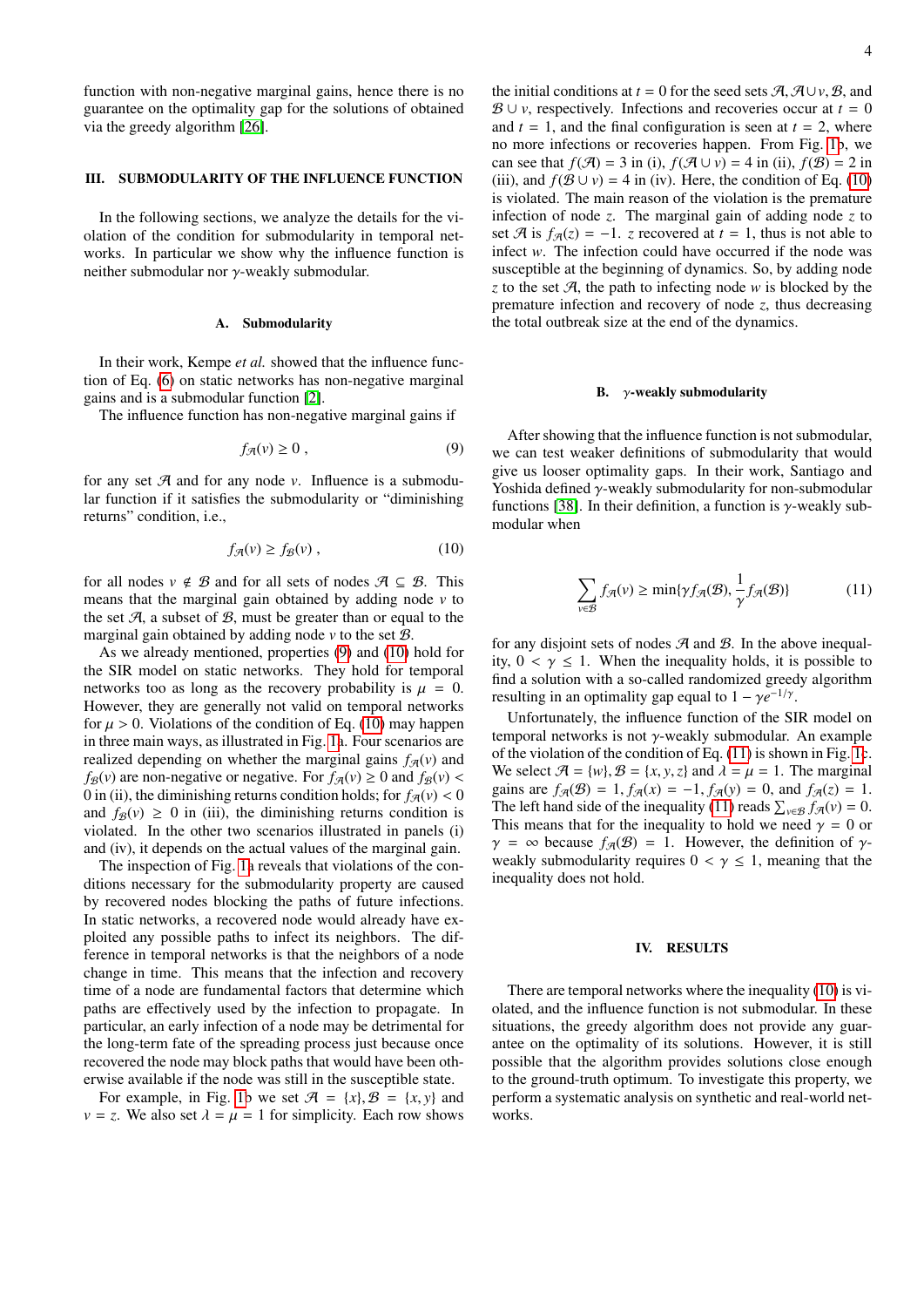

<span id="page-4-0"></span>Figure 1. Violation of the necessary conditions for the submodularity of the influence function on temporal networks. For simplicity, we consider the deterministic case of the SIR model where the probabilities of infection and recovery are  $\lambda = \mu = 1$ . (a) We display four possible scenarios for the marginal gain of adding node *v* to sets A and B, where  $A = \{x\}$ ,  $B = \{x, y\}$ ,  $v = z$ . The cases are separated on the basis of the marginal gains being negative or not. The marginal gains in the four scenarios are: (i)  $f_{\mathcal{A}}(v) = 1$ ,  $f_{\mathcal{B}}(v) = 2$ , (ii)  $f_{\mathcal{A}}(v) = 1$ ,  $f_{\mathcal{B}}(v) = -1$ , (iii)  $f_{\mathcal{A}}(v) = -1$ ,  $f_{\mathcal{B}}(v) = 0$ , (iv)  $f_{\mathcal{A}}(v) = -2$ ,  $f_{\mathcal{B}}(v) = -1$ . The inequality [\(10\)](#page-3-1) is violated in (i), (iii), and (iv). (b) A counter-example for the submodularity of the influence function. Let  $\mathcal{A} = \{x\}$ ,  $\mathcal{B} = \{x, y\}$ ,  $v = z$ . Green circles denote nodes in the susceptible state, red squares denote nodes in the infected state, and yellow triangles denote nodes in the recovered state. (c) A counter-example for the γ-weakly submodularity of the influence function. Let  $\mathcal{A} = \{w\}, \mathcal{B} = \{x, y, z\}.$ 

#### A. Synthetic temporal networks

#### *1. Random selection of seeds*

We calculate the frequency of violations of the inequality  $(10)$  as

<span id="page-4-1"></span>
$$
g(\mathcal{A}, \mathcal{B}, v) = \frac{1}{Q} \sum_{q=1}^{Q} H(f_{\mathcal{B}}^{(q)}(v) - f_{\mathcal{A}}^{(q)}(v)),
$$
 (12)

where  $\mathcal{A} \subseteq \mathcal{B}$  and  $v \notin \mathcal{B}$ , and  $H(x)$  is the Heaviside step function, i.e.,  $H(x) = 1$  if  $x > 0$  and  $H(x) = 0$  otherwise.<br>Please note that  $f_{\mathcal{A}}^{(q)}(v)$  and  $f_{\mathcal{B}}^{(q)}(v)$  are both computed on the  $\mathcal{B}^{(q)}(v)$  are both computed on the same *q*th instance of the SIR model.

In Fig. [2a](#page-5-0), we consider all the  $R(N = 4, T = 3) = 262, 144$ possible temporal networks that can be formed with  $N = 4$ nodes and  $T = 3$  layers. Indicating the four nodes of the network as  $v, w, x$ , and  $y$ , we set  $\mathcal{A} = \{y\}$  and  $\mathcal{B} = \{x, y\}$ . Please note that since we are considering all possible networks, the choice of the sets is irrelevant for our purposes. For a given network, we compute Eq. [\(12\)](#page-4-1) over  $Q = 100$  SIR model instances for each combination of  $\mu$  and  $\lambda$  values. We then take the average value of  $g(\mathcal{A}, \mathcal{B}, v)$  over all possible net-works to generate the heatmap of Fig. [2a](#page-5-0). For  $\lambda = 0.00$ , the influence function is submodular, there is no spreading, and  $f_{\mathcal{B}}(v) = f_{\mathcal{B}}(v) = 1$ . For  $\mu = 0.00$ , the spreading model becomes equivalent to the SI model, which displays a submod-

ular influence function in temporal networks. For other  $\lambda$  and  $\mu$  values, violations of the inequality [\(10\)](#page-3-1) are observed; maximum frequency of violations is registered for  $\mu = 1.00$  and  $\lambda = 0.90$ .

We repeat a similar analysis on random temporal networks with  $N = 100$ ,  $T = 10$ ,  $k = 5$ , and  $r = 1$ . Results are reported in Fig. [2b](#page-5-0). For each run of the SIR model, we select three nodes at random, namely *<sup>x</sup>*, *<sup>y</sup>*, and *<sup>v</sup>*. We compose the sets  $\mathcal{A} = \{y\}$  and  $\mathcal{B} = \{x, y\}$ , and compute Eq. [\(12\)](#page-4-1). Results in the figure are obtained by averaging  $g(\mathcal{A}, \mathcal{B}, v)$  over 40 runs of the SIR model, and over 50 realizations of the random temporal network. The pattern revealed from the figure is similar to one obtained from the exhaustive analysis of Fig. [2a](#page-5-0).

Finally, in Figs. [2c](#page-5-0) and [2d](#page-5-0), we report results for two realworld temporal networks. In this specific case, we still select nodes at random, namely *<sup>x</sup>*, *<sup>y</sup>*, and *<sup>v</sup>* to compose the sets  $\mathcal{A} = \{y\}$  and  $\mathcal{B} = \{x, y\}$ . We compute Eq. [\(12\)](#page-4-1) using  $Q = 2,000$  SIR simulations. For each realization, we randomly select the nodes *<sup>x</sup>*, *<sup>y</sup>*, and *<sup>v</sup>*. The pattern observed is similar to those of the previous two cases, although we observe less violations than in the case of random temporal networks. Also, we observe that the probability to observe a violation of the submodularity inequality is much higher in supercritical regime than in the subcritical regime. The dynamical regime of the SIR process on the network is supercritical if  $\lambda > \lambda_c(\mu)$ , and subcritical for  $\lambda < \lambda_c(\mu)$ . Here,  $\lambda_c(\mu)$  is the critical value of the spreading probability for a given value of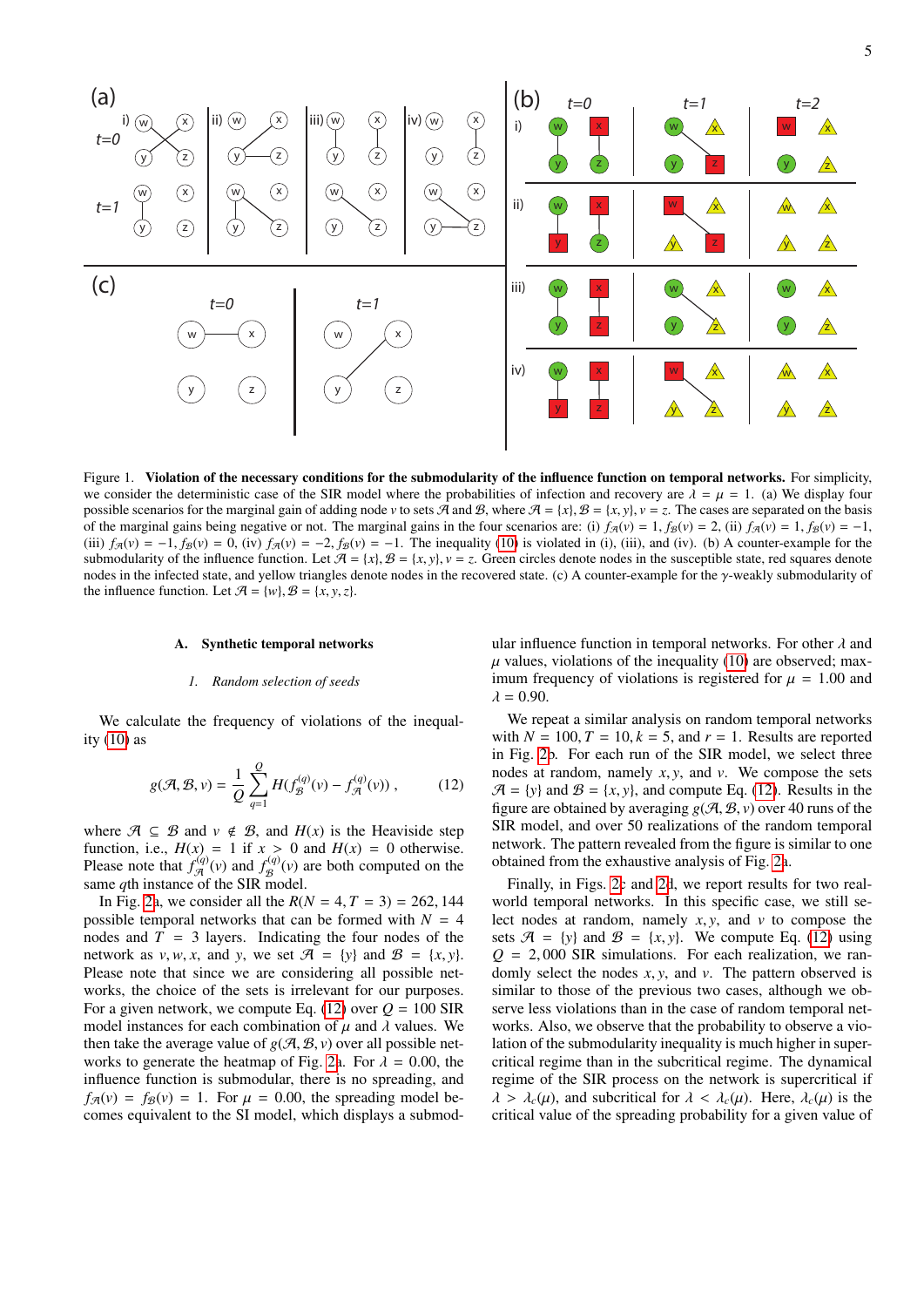

<span id="page-5-0"></span>Figure 2. Violations of the submodularity condition on temporal networks. (a) We display the frequency of violations of the diminishing returns inequality, i.e., Eq. [\(12\)](#page-4-1), on random synthetic networks of size  $N = 4$  as a function of the SIR parameters  $\lambda$  and  $\mu$ . In the computation of Eq. [\(12\)](#page-4-1), the sets  $A$  and  $B$ , and node  $\nu$  are selected randomly with  $|\mathcal{A}| = 1$ ,  $|\mathcal{B}| = 2$ , and  $\mathcal{A} \subset \mathcal{B}$ . The simulations are run on a network with  $N = 4$  and  $T = 3$ , and all possible configurations with this specific parameters have been used for the experiments. (b) Same as in panel (a), but only on a random temporal networks with  $N = 100$ ,  $T = 10$ ,  $k = 5$ , and  $r = 1$ . Results are averaged over 50 networks. The dashed black line shows the critical threshold values  $\lambda_c(\mu)$  averaged over 10 networks. (c) Same as in panel (a), but for the real-world temporal network "High school, 2012." The dashed black line shows the critical threshold values  $\lambda_c(\mu)$ . (d) Same as in panel (a), but for the real-world temporal network "Hypertext, 2009."

#### the recovery probability  $\mu$ , see Appendix for details.

We systematically study violations of the submodularity condition in random temporal networks. In Fig. [3,](#page-5-1) we display the frequency of violations for different *<sup>N</sup>*, *<sup>T</sup>*, *<sup>k</sup>*, and *<sup>r</sup>* values. In each of our experiments, we first generate a network with a given set of parameters. Then, we select three nodes, namely *x*, *y* and *v*, at random. We form the sets  $\mathcal{A} = \{y\}$  and  $\mathcal{B} = \{x, y\}$ , and use these sets together with node *v* in Eq. [\(12\)](#page-4-1) to tell whether the diminishing returns inequality is violated or not. Please note that we consider  $\mu = \lambda = 1.00$  in this set of experiments, so only one realization of the SIR model is possible. We consider 10, 000 networks, and record the average number of Eq. [\(12\)](#page-4-1) over such an ensemble. From Fig. [3,](#page-5-1) we see that as *N* increases, the frequency of violation increases. For increasing *T*, we observe a phase transition from almost no violations to a non-null plateau value. For increasing *k*, there is a value where the frequency of violations of the diminishing returns property reaches a maximum; instead, when the network is either too sparse or too dense, the frequency drops to zero. As *r* increases, we see an increase in the violation frequency. Note that for  $r = 0$ , all the layers of the network are the same, meaning that the network is static and the influence function is submodular.

In Fig. [3,](#page-5-1) we reshuffle edges with probability  $r = 0.2$ . However, a similar phenomenology can be obtained by creating



<span id="page-5-1"></span>Figure 3. Violations of the submodularity condition in synthetic temporal networks. In all panels, unless stated otherwise, we consider 10,000 networks composed of  $N = 200$  nodes, average degree  $k = 5$ , total number of temporal layers  $T = 10$ , and probability of edge shuffle between consecutive layers  $r = 0.2$ . SIR parameters are  $\lambda = \mu = 1.00$ . (a) We display Eq. [\(12\)](#page-4-1) as a function of *N*. (b) We display Eq. [\(12\)](#page-4-1) as a function of *T* for different values of *N*. (c) We display Eq.  $(12)$  as a function of  $k$ .  $(d)$  We display Eq.  $(12)$  as a function of *r*.

layers independently (see Fig. [B1\)](#page-4-0). Given the similarity of the results, from now on, we focus our attention on the simpler model where random temporal networks are composed of layers generated independently.

Also, we measure the frequency of violations of the inequality [\(5\)](#page-2-5) as

<span id="page-5-2"></span>
$$
\tilde{g}(\mathcal{A}, v) = 1 - \frac{1}{Q} \sum_{q=1}^{Q} H(f_{\mathcal{A}}^{(q)}(v)) .
$$
 (13)

The above equation quantifies how often the addition of the node  $\nu$  to the set  $\mathcal A$  generates a marginal loss in the influence function. Results of our analysis are reported in Fig. [B2.](#page-5-0) We set  $\lambda = \mu = 1.00$ , and consider  $Q = 1$  SIR simulations; in each simulation, we select at random two nodes, namely *x* and *v*. We set  $\mathcal{A} = \{x\}$ . We estimate  $\tilde{g}$  by taking the average over 10, 000 different networks; for each network we sample  $A$  and  $\nu$  once. We observe that the frequency for observing a marginal loss by adding a node follows a very similar behavior as the frequency of violations of the submodularity inequality, see Fig. [3.](#page-5-1) We take advantage of this similarity and focus our attention on marginal loss cases from now on, rather than measuring violations of the submodularity inequality. This allows us to alleviate some computational burden without altering the conclusions of the numerical analysis. We can in fact safely assume that the pattern of violations of the inequality [\(5\)](#page-2-5) are similar to the pattern of violations of the condition of Eq. [\(10\)](#page-3-1).

All the results presented until now used  $\lambda = \mu = 1.00$ . In Fig. [4,](#page-6-1) we show results valid for  $\lambda$  < 1.00 and  $\mu$   $\leq$  1.00. We see that the frequencies of inequality violations decrease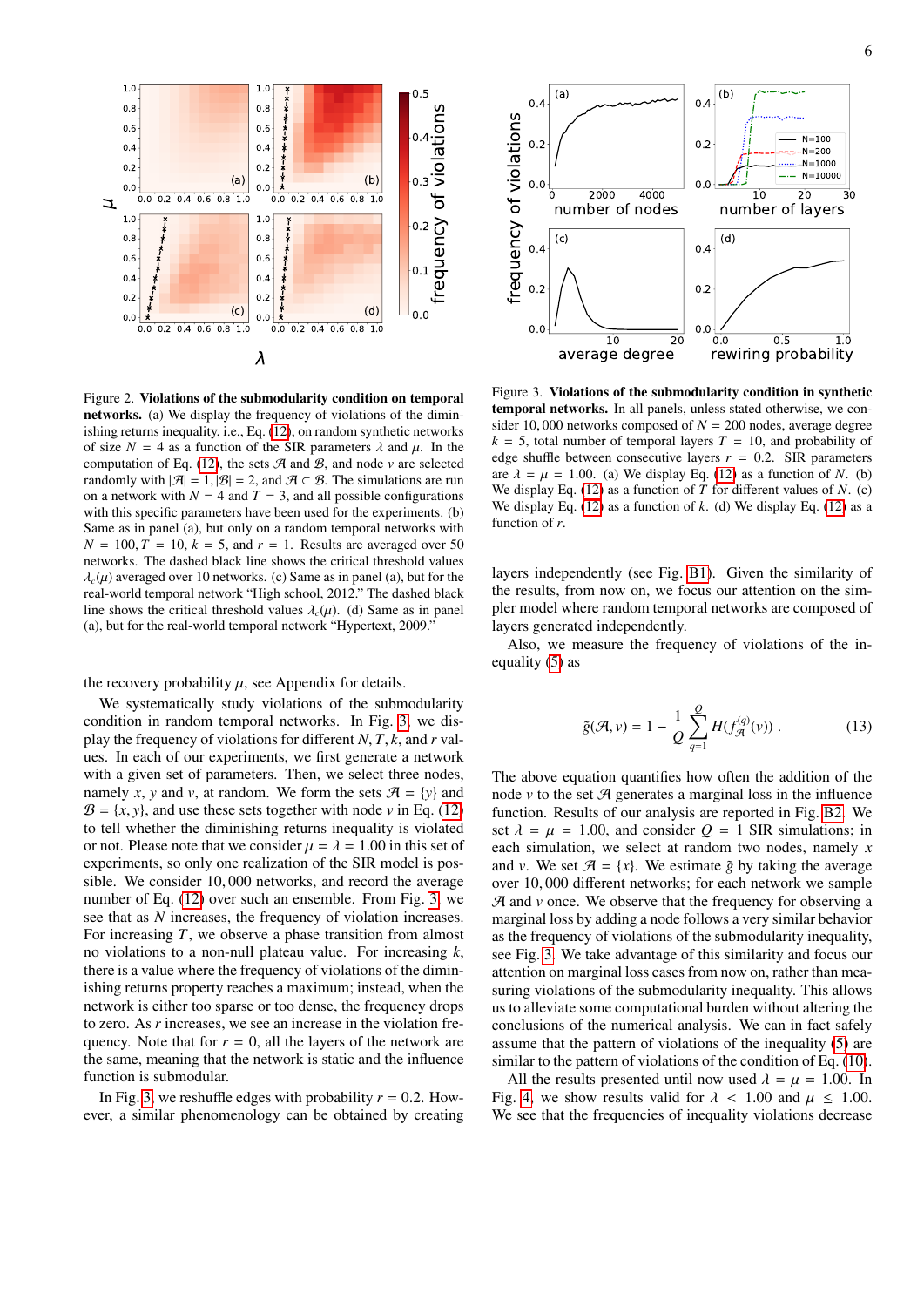as the recovery probability  $\mu$  decreases, indicating that with a low recovery probability, it is less likely to observe violations of the inequality [\(5\)](#page-2-5).



<span id="page-6-1"></span>Figure 4. Violations of the condition for marginal gain in synthetic temporal networks. We measure the frequency of violations of the condition of marginal gain for the influence function using Eq. [\(13\)](#page-5-2). We analyze random temporal networks composed of  $N = 100$  nodes and  $T = 10$  layers. We consider different values of the average degree *k*, and of the SIR parameters  $\lambda$  and  $\mu$ . In the estimation of Eq.  $(13)$  we select  $A$  and  $v$  randomly, and we average over  $Q = 40$  instances of the SIR model. We further take the average over 50 temporal networks.

### *2. Greedy selection of seeds*

All results we obtained so far indicate that violations of the inequalities [\(5\)](#page-2-5) and [\(10\)](#page-3-1) may occur frequently if tested for sets of randomly chosen nodes. It is, however, natural to ask whether such an observation is valid also when nodes are selected according to the greedy optimization protocol of Eq. [\(8\)](#page-2-4). In our tests, we measure the marginal gain obtained by adding the *s*th node at the *s*th stage of the greedy algorithm. We perform the tests on 2, 000 random temporal networks for various values of the parameters *N*, *T*, and *k*. SIR simulations are performed for  $\lambda = \mu = 1.00$ . Results are obtained by averaging Eq. [\(13\)](#page-5-2) over the various network realizations, and are reported in Fig [5.](#page-6-0) The frequency of violations of the inequality [\(5\)](#page-2-5) under greedy selection decreases significantly compared to the case where nodes are randomly selected. For the initial stages of the greedy algorithm, the frequency is almost zero; we only start seeing non-null cases of marginal loss in late stages of the algorithm. We do not show the results, but we observe that, for  $\lambda$  < 1.00 and  $\mu$  < 1.00, the frequency of marginal loss becomes almost zero when selecting up to 10% of all nodes as initial spreaders.

#### B. Real-world temporal networks

We analyze the frequency of violations of condition of Eq. [\(5\)](#page-2-5) on real temporal networks. We conduct our analysis on the networks shown in Table [I.](#page-1-0) Results of our analysis are reported in Fig. [6.](#page-6-2) We observe the same phenomenology as



<span id="page-6-0"></span>Figure 5. Violations of the condition for marginal gain in synthetic temporal networks under greedy selection. We measure the frequency of marginal losses using Eq. [\(13\)](#page-5-2) on random temporal networks for different sizes of  $A$ . In all panels, unless stated otherwise, we consider networks composed of  $N = 100$  nodes,  $T = 10$  layers, and average degree  $k = 5$ . (a) We display Eq. [\(13\)](#page-5-2) as a function of *N*. (b) We display Eq. [\(13\)](#page-5-2) as a function of *T*. (c) We display Eq. [\(13\)](#page-5-2) as a function of *k*.

for the case of random temporal networks. If initial spreaders are selected randomly, then the number of configurations for which inequality [\(5\)](#page-2-5) does not hold is not negligible. On the other hand, if spreaders are chosen according to the greedy strategy, then cases where the inequality [\(5\)](#page-2-5) is violated are almost nonexistent. This finding suggests that, even though the right conditions to apply greedy optimization are not satisfied, in practice the greedy algorithm might still work as intended, finding solutions close to the ground-truth optimum.



<span id="page-6-2"></span>Figure 6. Violations of the condition for marginal gain in real temporal networks. We measure the frequency of marginal losses using Eq. [\(13\)](#page-5-2) on the real-world temporal networks listed in Table [I.](#page-1-0) Labels of the various panels reflect those appearing in the table. The SIR parameters are  $\lambda = \mu = 1.00$ , so that  $Q = 1$  in Eq. [\(13\)](#page-5-2). We select  $A$  and  $\nu$  randomly 10,000 times, and display the average value of the violation of marginal gains.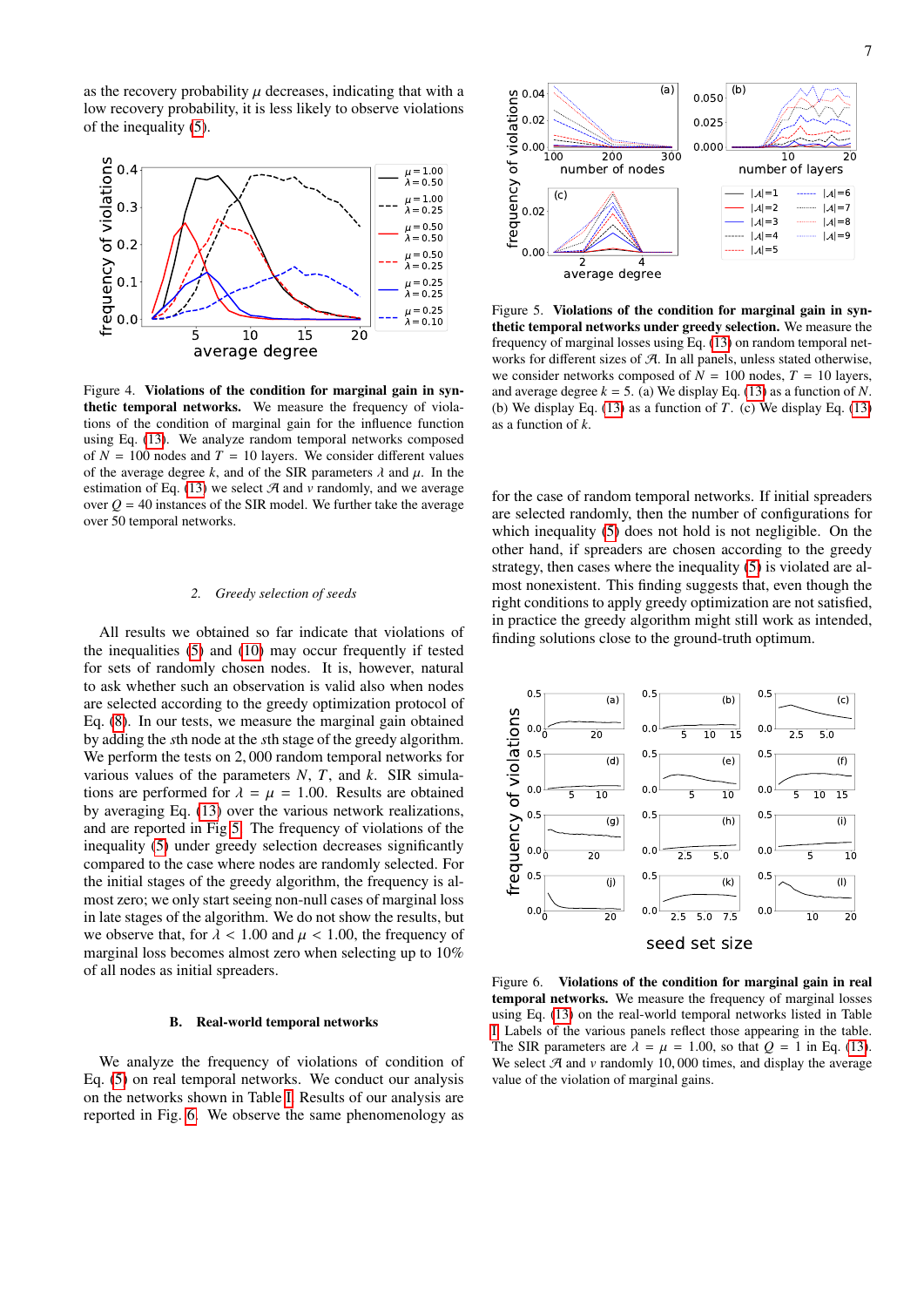### C. Greedy maximization against brute-force optimization

After showing that the greedy algorithm finds solutions characterized by negligible violations of the condition [\(5\)](#page-2-5), we also want to see how close greedy solutions are to the groundtruth optimal solution. To this end we apply brute-force optimization to find seed sets of small size in both random and real temporal networks. We then compare these solutions to those obtained using greedy optimization and random selection. Results from all our tests are summarized in Tables [B1](#page-1-0) and [B2;](#page-8-0) results for a few sample cases are reported in Fig. [7.](#page-7-0) In general, we observe that the greedy algorithm is almost optimal. In particular, the performance of the greedy algorithm is far above the  $1 - 1/e$  bound that would be valid if the influence was indeed a submodular function with non-negative marginal gains. At the same time, we see that random selection performs poorly, generating outbreak sizes well below the optimality bound.



<span id="page-7-0"></span>Figure 7. Optimal selection of influential spreaders in temporal networks. (a) We display the influence function of Eq. [\(6\)](#page-2-2) as a function of the size of the set of influential spreaders  $\chi$ . Different methods for the identification of the influential spreaders are used, either brute-force search (black), greedy optimization (red) or random selection (blue). We also display the 1 <sup>−</sup> <sup>1</sup>/*<sup>e</sup>* bound from the brute-force solution (green). Results are valid for a random temporal network composed of  $N = 200$  nodes,  $T = 10$  layers, and average degree  $k = 1.5$ . SIR parameters are  $\lambda = \mu = 1.00$ . (b) Same as in (a) but for  $\lambda = 0.25$  and  $\mu = 0.50$ . (c) Same as in (a) but for the real-world temporal network "High school, 2012." (d) Same as in (c) but for  $\lambda = 0.10$  and  $\mu = 0.25$ .

### V. CONCLUSION

In spreading processes occurring on temporal networks, the influence function is not a submodular function, and yet greedy optimization provides performances far better than those of other heuristic methods [\[27\]](#page-9-13). Here, we investigated the reasons behind such effectiveness of the greedy strategy. We measured violations of the necessary conditions for the submodularity property. We observed that the premature infection and recovery of some nodes may have detrimental effects on the outbreak size, which in turn bring to violations of the necessary conditions for the submodularity property. In our systematic analysis, we showed that violations occur frequently if seeds are selected at random. When seeds are selected according to the greedy optimization protocol, we observe that the frequency of violations is much lower in random temporal networks, and non-existent in real-world temporal networks. This finding suggests that, even though the function to be optimized does not satisfy the strict definition of a submodular function, in practice it behaves as an effectively submodular function under greedy optimization. As a matter of fact, solutions found by the greedy algorithm are as good as expected for optimization problems involving truly, mathematically speaking, submodular functions. To actually test this hypothesis, we compared greedy solutions to groundtruth solutions in small networks and for small sizes of the seed sets. We observed that in all considered cases, the performance of the greedy algorithm is very close to the optimal solution. On average, the greedy algorithm has a performance of at worst 97% in random temporal networks, and at worst 98% in real-world temporal networks. This is much higher than the optimality guarantee of 63% for greedy algorithm in static networks and also much better than the performance that can be achieved with randomly selected nodes. The great effectiveness displayed by the greedy optimization strategy might indicate the effective existence of a tight lower bound on the performance of the greedy algorithm in solving the influence maximization problem on temporal networks. We leave to future research the challenging task to formulate a theory for such a performance guarantee.

### ACKNOWLEDGMENTS

S.E. and F.R. acknowledge support by the Air Force Office of Scientific Research (FA9550-21-1-0446); F.R. acknowledges support by the Army Research Office (W911NF-21-1- 0194). The funders had no role in study design, data collection and analysis, decision to publish, or any opinions, findings, and conclusions or recommendations expressed in the manuscript.

#### Appendix A: Finding the critical threshold

The critical threshold value  $\lambda_c$  of a temporal network is a function of the recovery probability  $\mu$ , denoted as  $\lambda_c(\mu)$ . In order to estimate  $\lambda_c(\mu)$ , we start the spreading process from each single node in the first layer of the temporal network, and calculate the outbreak size. We repeat this process for 500 times for each node for a range of values for the infection probability  $\lambda$ . The  $\lambda$  value that gives the maximum for the ratio between standard deviation and mean of outbreak sizes is selected as the critical threshold value  $\lambda_c$  for a given recovery probability  $u$ .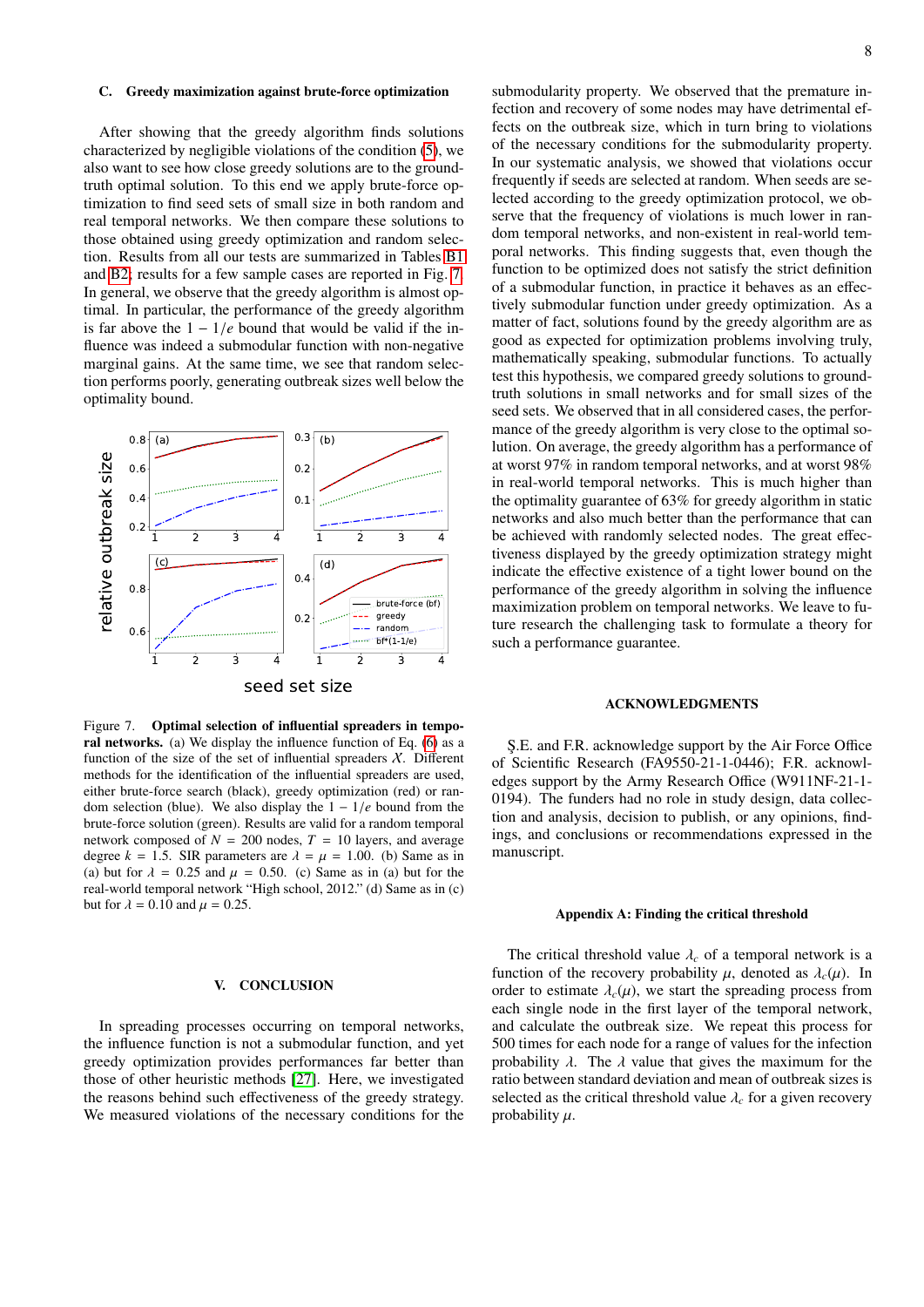### Appendix B: Additional Results

In Fig. [B1,](#page-4-0) we report the frequency of violations of the inequality [\(10\)](#page-3-1) on synthetic network models for different values of the parameters *<sup>N</sup>*, *<sup>T</sup>*, and *<sup>k</sup>*. The spreading process is initiated by randomly selected seeds. Specifically, we compare the results for a temporal network created with  $r = 0.2$  against a network created with independent layers. In Fig. [B2,](#page-5-0) we show the results for the frequency of violations of the inequality [\(5\)](#page-2-5) on synthetic network models for different values of the parameters *<sup>N</sup>*, *<sup>T</sup>*, and *<sup>k</sup>*. Also here, the spreading process is initiated by randomly selected seeds. In Tab. [B1,](#page-1-0) we report the average performance of greedy algorithm relative to brute-force optimization in real-world temporal networks. In Tab. [B2,](#page-8-0) we report the same results for random temporal networks.



Figure B1. Violations of the submodularity condition on synthetic temporal networks. Frequency of violations of the inequality [\(10\)](#page-3-1) on synthetic network models with  $N = 100, T = 10, k = 5$  unless stated otherwise, and SIR parameters  $\lambda = \mu = 1.00$ . (a) Eq. [\(12\)](#page-4-1) as a function of *N*. Results obtained for  $r = 1.0$  (black curve) are compared to the results obtained when layers in the temporal network are created independently (red curve). (b) Same as in (a) but we display Eq.  $(12)$  as a function of *T*.  $(c)$  Same as in  $(a)$  but for Eq.  $(12)$ as a function of *k*.



Figure B2. Violations of the condition for marginal gain in synthetic temporal networks. Frequency of marginal loss cases with random seeds on random temporal networks for  $N = 100, T =$ 10,  $k = 5$  unless stated otherwise, and SIR parameters  $\lambda = \mu = 1.00$ . (a) Eq.  $(13)$  as a function of *N*. (b) Eq.  $(13)$  as a function of *T*. (c) Eq. [\(13\)](#page-5-2) as a function of *k*.

| $\lambda$ | $\mu$ | $ \mathcal{A} =2$ | $  \mathcal{A} =3$ | $ \mathcal{A} =4$ | $ \mathcal{A} =5$ |
|-----------|-------|-------------------|--------------------|-------------------|-------------------|
| 1.00      | 1.00  | 99.0%             | 98.8%              | 98.4%             | 98.2%             |
| 0.50      | 1.00  | 99.6%             | 99.3%              | 99.1%             | 98.7%             |
| 0.25      | 1.00  | 100.0%            | 99.3%              | 98.9%             | 98.5%             |
| 0.50 0.50 |       | 99.7%             | 99.6%              | 99.5%             | 99.4%             |
| 0.25 0.50 |       | 99.6%             | 99.6%              | 98.9%             | 98.8%             |
| 0.10      | 0.50  | 98.8%             | 98.3%              | 98.6%             | 98.5%             |
| 0.25      | 0.25  | 98.9%             | 99.3%              | 99.1%             | 99.1%             |
| 0.10      | 0.25  | 99.6%             | 99.1%              | 99.3%             | 99.3%             |
| 0.05      | 0.25  | 99.2%             | 99.0%              | 98.6%             | 98.7%             |
|           |       |                   |                    |                   |                   |

Table B1. Greedy selection of optimal spreaders in real temporal networks. We report the average outbreak size of the seeds found by greedy algorithm on various networks relative to the optimal solution found with brute-force optimization. The results are averaged over all real-world temporal networks listed in Tab. [I.](#page-1-0) We excluded "Email, dept. 1" and "High school, 2013" due to their size.

| $\lambda$        | $\mu$ | $ \mathcal{A} =2$ | $ \mathcal{A} =3$ | $ \mathcal{A} =4$ |
|------------------|-------|-------------------|-------------------|-------------------|
| 1.00             | 1.00  | 99.2%             | 98.4%             | 98.1%             |
| 0.50             | 1.00  | 97.9%             | 97.6%             | 97.1%             |
| 0.25             | 1.00  | 100.0%            | 100.0%            | 100.0%            |
| 0.50             | 0.50  | 99.6%             | 99.4%             | 98.7%             |
| 0.25             | 0.50  | 99.7%             | 99.3%             | 98.9%             |
| 0.10             | 0.50  | 100.0%            | 100.0%            | 100.0%            |
| $0.25 \mid 0.25$ |       | 99.4%             | 99.4%             | 99.4%             |
| 0.10             | 0.25  | 99.7%             | 99.8%             | 99.8%             |
| 0.050            | 0.25  | 100.0%            | 100.0%            | 100.0%            |
|                  |       |                   |                   |                   |

<span id="page-8-0"></span>Table B2. Greedy selection of optimal spreaders in synthetic temporal networks. We report the average outbreak size of the seeds found by greedy algorithm on random temporal networks relative to the optimal solution found with brute-force optimization. The results are averaged over random temporal networks created with all combinations of the parameters  $N = 200, T \in \{5, 10\}$ , and *<sup>k</sup>* ∈ {1.3, <sup>1</sup>.4, <sup>1</sup>.5, <sup>1</sup>.6, <sup>1</sup>.7, <sup>2</sup>.0, <sup>2</sup>.5}.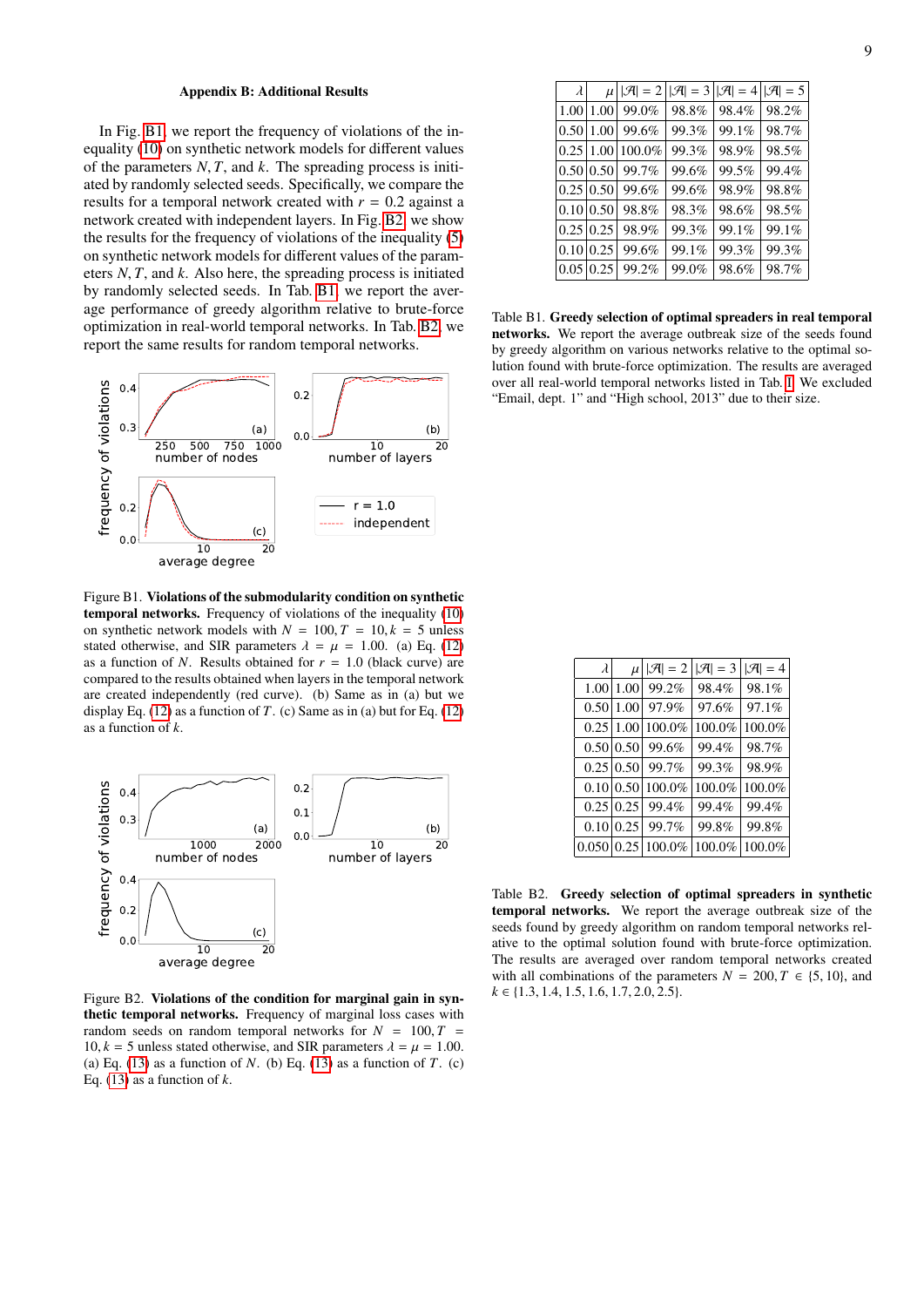- <span id="page-9-0"></span>[1] P. Domingos and M. Richardson, "Mining the network value of customers," in *Proceedings of the seventh ACM SIGKDD international conference on Knowledge discovery and data mining*, pp. 57–66, 2001.
- <span id="page-9-1"></span>[2] D. Kempe, J. Kleinberg, and E. Tardos, "Maximizing the spread ´ of influence through a social network," in *Proceedings of the ninth ACM SIGKDD international conference on Knowledge discovery and data mining*, pp. 137–146, 2003.
- [3] J. Leskovec, A. Krause, C. Guestrin, C. Faloutsos, J. Van-Briesen, and N. Glance, "Cost-effective outbreak detection in networks," in *Proceedings of the 13th ACM SIGKDD international conference on Knowledge discovery and data mining*, pp. 420–429, 2007.
- [4] W. Chen, Y. Wang, and S. Yang, "Efficient influence maximization in social networks," in *Proceedings of the 15th ACM SIGKDD international conference on Knowledge discovery and data mining*, pp. 199–208, 2009.
- [5] H. T. Nguyen, M. T. Thai, and T. N. Dinh, "Stop-and-stare: Optimal sampling algorithms for viral marketing in billion-scale networks," in *Proceedings of the 2016 International Conference on Management of Data*, pp. 695–710, 2016.
- [6] A. Goyal, W. Lu, and L. V. Lakshmanan, "Celf++ optimizing the greedy algorithm for influence maximization in social networks," in *Proceedings of the 20th international conference companion on World wide web*, pp. 47–48, 2011.
- [7] Y. Tang, Y. Shi, and X. Xiao, "Influence maximization in nearlinear time: A martingale approach," in *Proceedings of the 2015 ACM SIGMOD international conference on management of data*, pp. 1539–1554, 2015.
- <span id="page-9-2"></span>[8] M. Minutoli, M. Halappanavar, A. Kalyanaraman, A. Sathanur, R. Mcclure, and J. McDermott, "Fast and scalable implementations of influence maximization algorithms," in *2019 IEEE International Conference on Cluster Computing (CLUSTER)*, pp. 1–12, IEEE, 2019.
- <span id="page-9-3"></span>[9] S¸. Erkol, C. Castellano, and F. Radicchi, "Systematic comparison between methods for the detection of influential spreaders in complex networks," *Scientific reports*, vol. 9, no. 1, pp. 1–11, 2019.
- [10] M. Kitsak, L. K. Gallos, S. Havlin, F. Liljeros, L. Muchnik, H. E. Stanley, and H. A. Makse, "Identification of influential spreaders in complex networks," *Nature physics*, vol. 6, no. 11, pp. 888–893, 2010.
- [11] G. F. De Arruda, A. L. Barbieri, P. M. Rodríguez, F. A. Rodrigues, Y. Moreno, and L. da Fontoura Costa, "Role of centrality for the identification of influential spreaders in complex networks," *Physical Review E*, vol. 90, no. 3, p. 032812, 2014.
- [12] F. Morone and H. A. Makse, "Influence maximization in complex networks through optimal percolation," *Nature*, vol. 524, no. 7563, pp. 65–68, 2015.
- [13] L. Lü, D. Chen, X.-L. Ren, Q.-M. Zhang, Y.-C. Zhang, and T. Zhou, "Vital nodes identification in complex networks," *Physics Reports*, vol. 650, pp. 1–63, 2016.
- <span id="page-9-4"></span>[14] P.-L. Yang, G.-Q. Xu, Q. Yu, and J.-W. Guo, "An adaptive heuristic clustering algorithm for influence maximization in complex networks," *Chaos: An Interdisciplinary Journal of Nonlinear Science*, vol. 30, no. 9, p. 093106, 2020.
- <span id="page-9-5"></span>[15] P. Holme and J. Saramäki, "Temporal networks," *Physics reports*, vol. 519, no. 3, pp. 97–125, 2012.
- <span id="page-9-6"></span>[16] B. A. Prakash, H. Tong, N. Valler, M. Faloutsos, and C. Faloutsos, "Virus propagation on time-varying networks: Theory and immunization algorithms," in *Joint European Conference on*

*Machine Learning and Knowledge Discovery in Databases*, pp. 99–114, Springer, 2010.

- [17] M. Karsai, M. Kivelä, R. K. Pan, K. Kaski, J. Kertész, A.-L. Barabási, and J. Saramäki, "Small but slow world: How network topology and burstiness slow down spreading," *Physical Review E*, vol. 83, no. 2, p. 025102, 2011.
- [18] N. Perra, B. Gonçalves, R. Pastor-Satorras, and A. Vespignani, "Activity driven modeling of time varying networks," *Scientific reports*, vol. 2, p. 469, 2012.
- <span id="page-9-7"></span>[19] E. Valdano, L. Ferreri, C. Poletto, and V. Colizza, "Analytical computation of the epidemic threshold on temporal networks," *Physical Review X*, vol. 5, no. 2, p. 021005, 2015.
- <span id="page-9-8"></span>[20] T. Murata and H. Koga, "Extended methods for influence maximization in dynamic networks," *Computational social networks*, vol. 5, no. 1, p. 8, 2018.
- [21] M. Han, M. Yan, Z. Cai, Y. Li, X. Cai, and J. Yu, "Influence maximization by probing partial communities in dynamic online social networks," *Transactions on Emerging Telecommunications Technologies*, vol. 28, no. 4, p. e3054, 2017.
- [22] H. Zhuang, Y. Sun, J. Tang, J. Zhang, and X. Sun, "Influence maximization in dynamic social networks," in *2013 IEEE 13th International Conference on Data Mining*, pp. 1313–1318, IEEE, 2013.
- <span id="page-9-9"></span>[23] R. Michalski, J. Jankowski, and P. Bródka, "Effective influence spreading in temporal networks with sequential seeding," *IEEE Access*, vol. 8, pp. 151208–151218, 2020.
- <span id="page-9-10"></span>[24] S. Osawa and T. Murata, "Selecting seed nodes for influence maximization in dynamic networks," in *Complex Networks VI*, pp. 91–98, Springer, 2015.
- <span id="page-9-11"></span>[25] R. Michalski, T. Kajdanowicz, P. Bródka, and P. Kazienko, "Seed selection for spread of influence in social networks: Temporal vs. static approach," *New Generation Computing*, vol. 32, no. 3-4, pp. 213–235, 2014.
- <span id="page-9-12"></span>[26] N. T. Gayraud, E. Pitoura, and P. Tsaparas, "Diffusion maximization in evolving social networks," in *Proceedings of the 2015 acm on conference on online social networks*, pp. 125– 135, 2015.
- <span id="page-9-13"></span>[27] Ş. Erkol, D. Mazzilli, and F. Radicchi, "Influence maximization on temporal networks," *Physical Review E*, vol. 102, no. 4, p. 042307, 2020.
- <span id="page-9-14"></span>[28] A. Paranjape, A. R. Benson, and J. Leskovec, "Motifs in temporal networks," in *Proceedings of the Tenth ACM International Conference on Web Search and Data Mining*, pp. 601–610, 2017.
- <span id="page-9-15"></span>[29] J. Fournet and A. Barrat, "Contact patterns among high school students," *PloS one*, vol. 9, no. 9, 2014.
- <span id="page-9-16"></span>[30] R. Mastrandrea, J. Fournet, and A. Barrat, "Contact patterns in a high school: a comparison between data collected using wearable sensors, contact diaries and friendship surveys," *PloS one*, vol. 10, no. 9, 2015.
- <span id="page-9-17"></span>[31] P. Vanhems, A. Barrat, C. Cattuto, J.-F. Pinton, N. Khanafer, C. Regis, B.-a. Kim, B. Comte, and N. Voirin, "Estimating ´ potential infection transmission routes in hospital wards using wearable proximity sensors," *PloS one*, vol. 8, no. 9, 2013.
- <span id="page-9-18"></span>[32] L. Isella, J. Stehlé, A. Barrat, C. Cattuto, J.-F. Pinton, and W. Van den Broeck, "What's in a crowd? analysis of faceto-face behavioral networks," *Journal of theoretical biology*, vol. 271, no. 1, pp. 166–180, 2011.
- <span id="page-9-19"></span>[33] V. Gemmetto, A. Barrat, and C. Cattuto, "Mitigation of infectious disease at school: targeted class closure vs school closure," *BMC infectious diseases*, vol. 14, no. 1, p. 695, 2014.